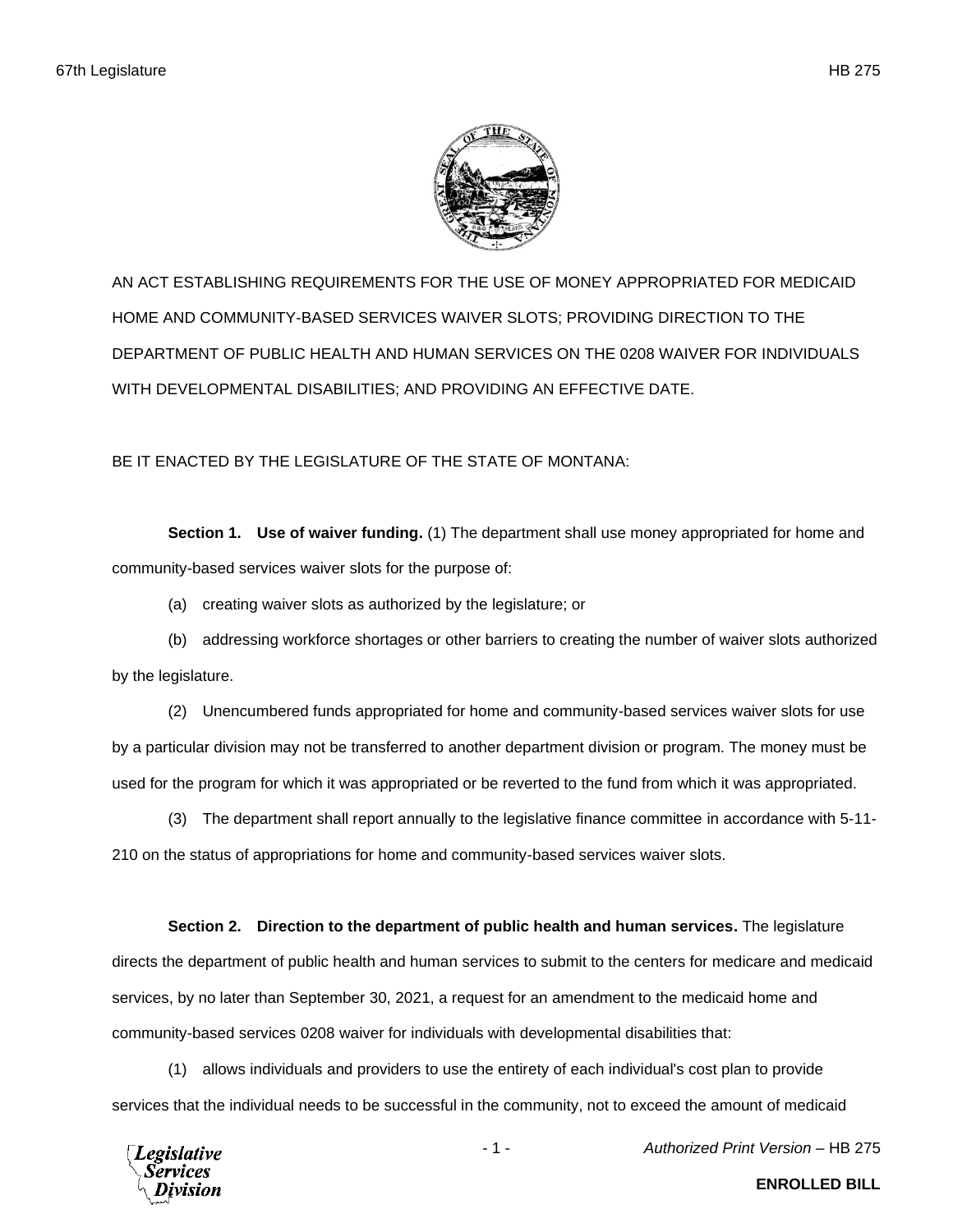waiver appropriations in House Bill No. 2;

(2) provides the flexibility necessary to enable the provision of professional services to an individual;

and

(3) provides a sufficient number of emergency slots throughout the state to accommodate individuals who may go into crisis.

**Section 3. Codification instruction.** [Section 1] is intended to be codified as an integral part of Title 53, chapter 6, part 4, and the provisions of Title 53, chapter 6, part 4, apply to [section 1].

**Section 4. Effective date.** [This act] is effective July 1, 2021.

- END -

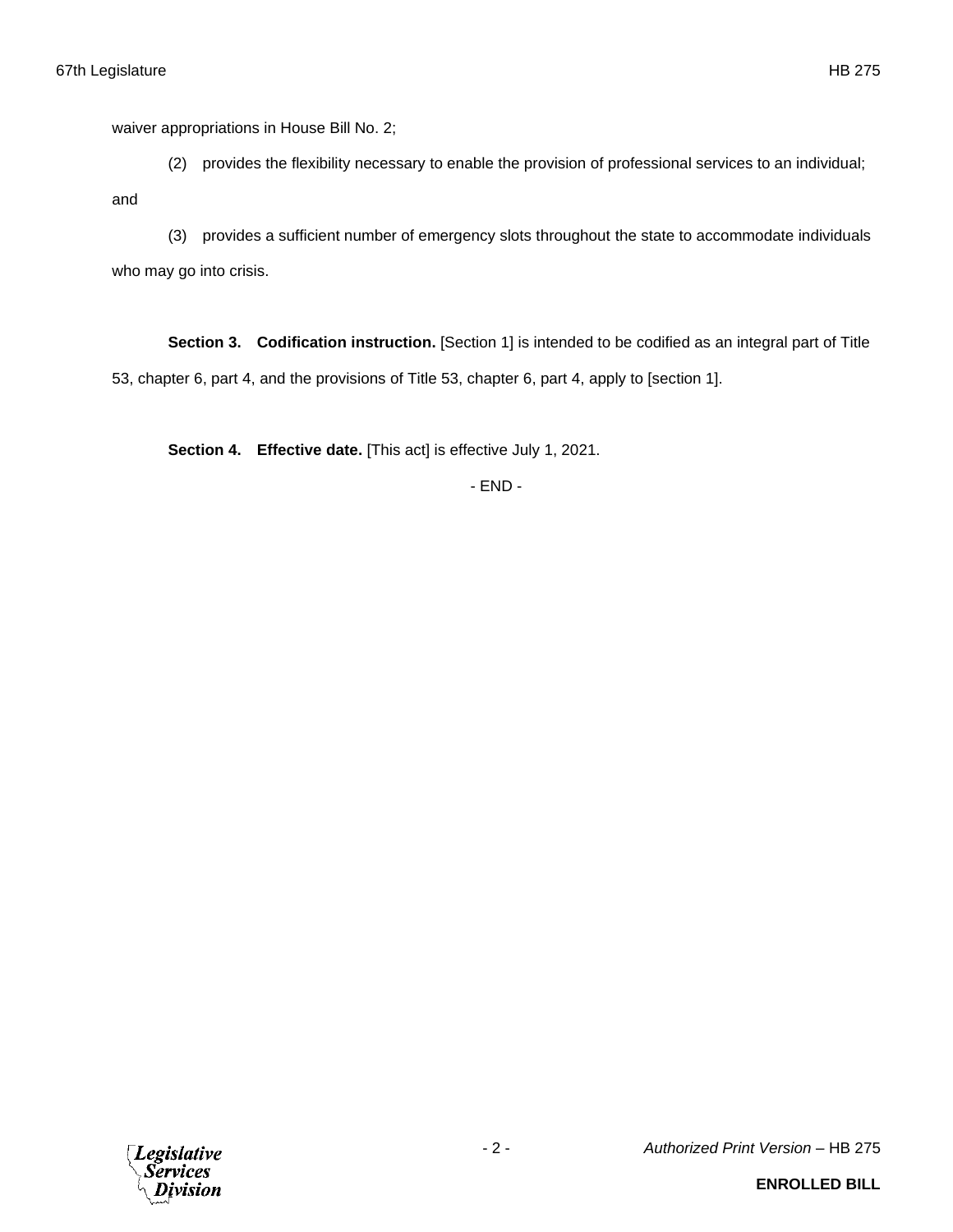I hereby certify that the within bill,

HB 275, originated in the House.

Chief Clerk of the House

Speaker of the House

| Signed this | dav    |
|-------------|--------|
| $\Omega$    | - 2021 |

\_\_\_\_\_\_\_\_\_\_\_\_\_\_\_\_\_\_\_\_\_\_\_\_\_\_\_\_\_\_\_\_\_\_\_\_\_\_\_\_\_\_\_

\_\_\_\_\_\_\_\_\_\_\_\_\_\_\_\_\_\_\_\_\_\_\_\_\_\_\_\_\_\_\_\_\_\_\_\_\_\_\_\_\_\_\_

President of the Senate

| Sianed this |  |
|-------------|--|
| $\Omega$    |  |

\_\_\_\_\_\_\_\_\_\_\_\_\_\_\_\_\_\_\_\_\_\_\_\_\_\_\_\_\_\_\_\_\_\_\_\_\_\_\_\_\_\_\_